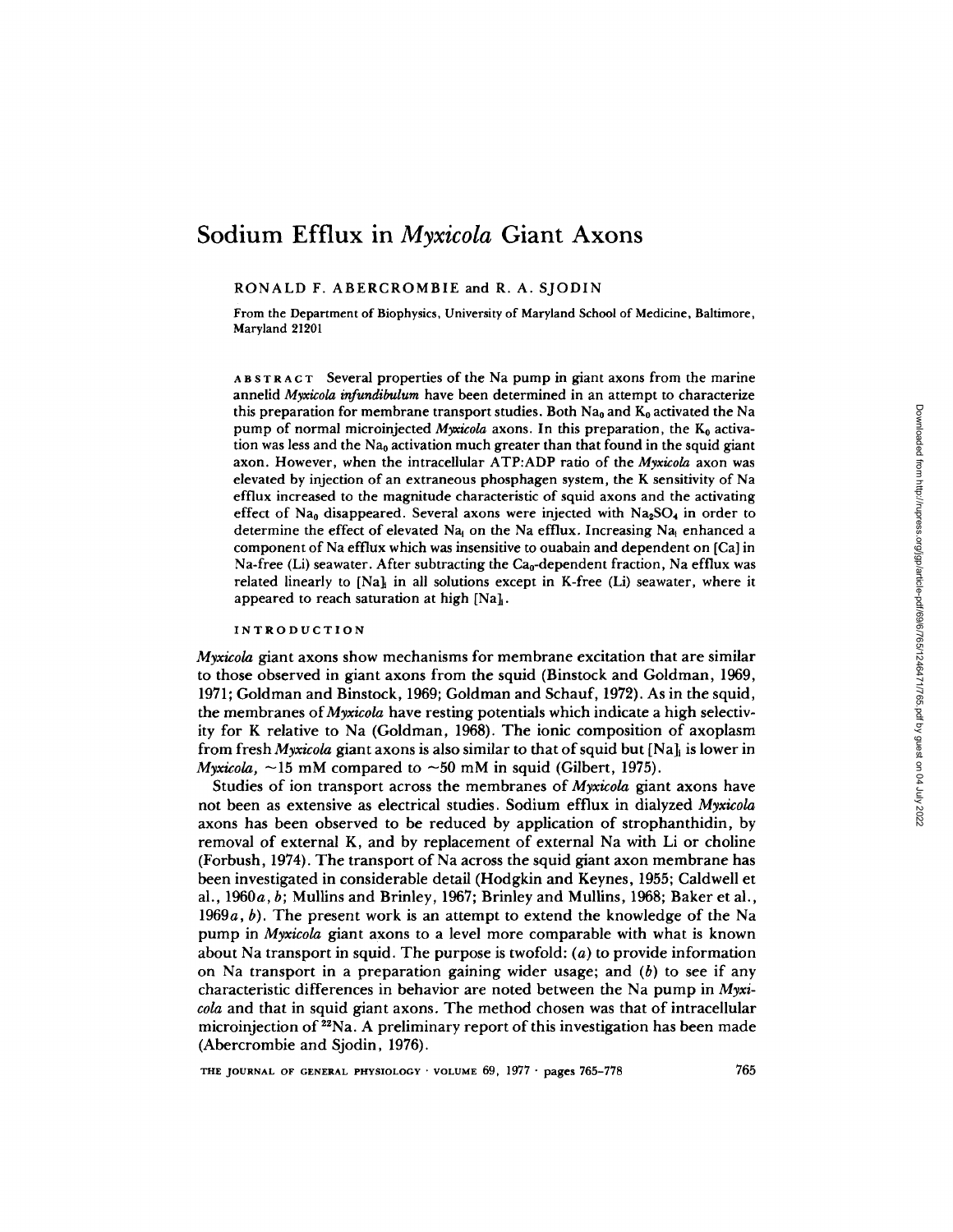## MATERIALS AND METHODS

#### *Experimental Materials*

*Myxicola* were obtained from Marine Research Associates, New Brunswick, Canada. Animals were shipped to the laboratory by air freight and were maintained in a seawater aquarium at 9°C. The method used for dissection has been described (Binstock and Goldman, 1969). Axons were carefully cleaned of surrounding tissue after dissection and were mounted, after cannulation, in a microinjection chamber. The method and apparatus for microinjection of isotopes has been previously described (Hodgkin and Keynes, 1956; Brinley and Mullins, 1965; Siodin, 1966). The injection medium was  $0.5 M K<sub>5</sub>SO<sub>4</sub>$ and 0.005 M EDTA to which  $^{22}$ Na was added. Where appropriate, the injection medium was modified as stated in the text. At the termination of an experiment, the injected region was cut from the axon and subsequently weighed, ashed, and dissolved in nitric acid. A sample was taken for determination of radioactivity. Efflux samples and axoplasm were counted in a Beckman low level beta counter (Beckman Instruments, Inc., Fullerton, Calif.) after samples had been dried in planchets. Self-absorption corrections were applied to obtain the data from which rate constants were determined. In some cases, axoplasmic Na and K contents were determined by flame photometry. The axoplasm samples were taken from axons washed for 15 min in Mg-mannitol solution. A longitudinal slit was made on the axon, which enabled a sample of axoplasm to be pulled away with forceps. Preparation for analysis and flame photometry were performed as previously described (Sjodin and Henderson, 1964).

#### *Solutions*

The artificial seawater solutions used are listed in Table I. The numbers in the shorthand notation for the solutions refer to millimolar concentrations. Solutions with different [K] were prepared by mixing 0 K and 50 mM K seawater in varying proportions. In cases where  $[K]$  was elevated to 100 mM, the additional  $[K]$  replaced an osmotic equivalent amount of Na or Mg-mannitol in the seawater. When ouabain was added to solutions, it was present at a concentration of  $10^{-4}$  M. Efflux experiments were performed at  $10^{\circ}$ -12°C. The pH of each solution was adjusted to 7.5  $\pm$  0.05 at 10°C. The temperature coefficient of HEPES buffer is  $-0.014$  pH units/ $\degree$ C. Osmolarity of the solutions was checked on a freezing point osmometer and was found to be within 3% of 950 mosM.

## *ATP and ADP Analysis*

ATP was analyzed according to the method of Bucher (1947) using the coupled enzymatic reactions:

> 3-phosphoglycerate +  $ATP \rightarrow 1,3$ -diphosphoglycerate + ADP 1.3-diphosphoglycerate + NADH  $\rightarrow$  glyceraldehyde-3-P + NAD + P.

Formation of NAD was monitored spectrophotometrically at  $3,400 \text{ Å}.$ 

ADP was analyzed by using the coupled reaction sequence:

 $ADP + phospho(enol)pyruvate \rightarrow ATP + pyruvate$ pyruvate +  $NADH \rightarrow$  lactate +  $NAD$ .

The second reaction was followed spectrophotometrically at  $3,400~\text{\AA}$ . A detailed description of the method is given in Adam (1965). The chemical reagents were obtained from Sigma Chemical Co., St. Louis, Mo.

#### *Injected Chemicals*

The Mg salt of ATP, the Tris salt of creatine phosphate (CP), and creatine phosphokinase (CPK) were obtained from Sigma Chemical Co. and were stored frozen before use.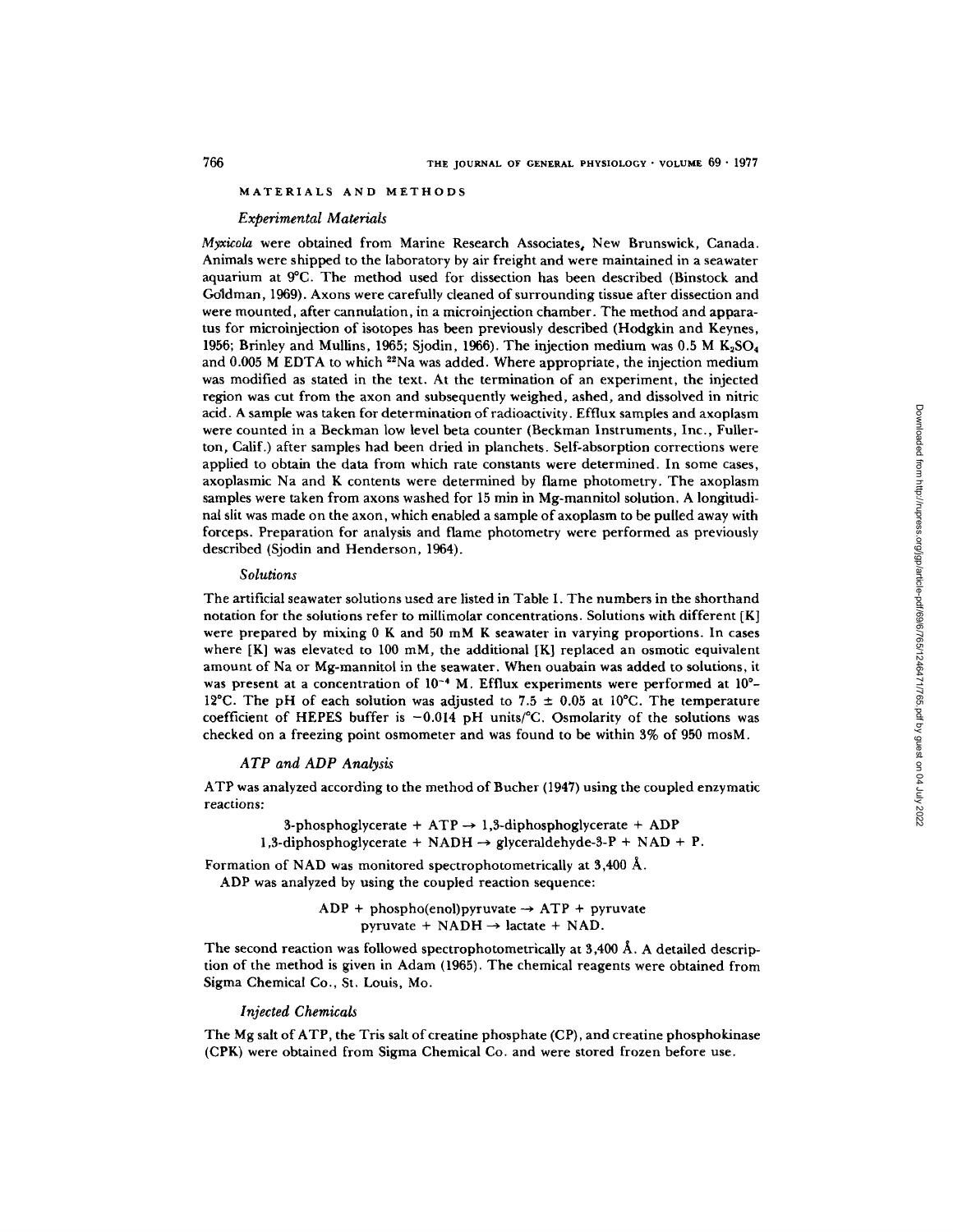RESULTS

## *The Ko and Ouabain Sensitivity of Na Efflux*

Removal of external K or application of ouabain (or strophanthidin) reduces Na efflux in squid giant axons (MuUins and Brinley, 1967; Brinley and Mullins,

TABLE I ARTIFICIAL SEAWATER SOLUTIONS

|                         | CaCl, | MgSO <sub>4</sub> | NaCl | KCI | MgCl  | Mannitol | LiCl | <b>HEPES</b> | <b>EDTA</b> |
|-------------------------|-------|-------------------|------|-----|-------|----------|------|--------------|-------------|
|                         |       |                   |      |     | mM    |          |      |              |             |
| 0 K(Na)                 | 10    | 25                | 400  |     | 30.6  | 50.      |      | 5            | 0.5         |
| 50 K (Na)               | 10    | 25                | 400  | 50  | 14    |          |      | 5            | 0.5         |
| $0 K(Mg + manifold)$    | 10    | 25                |      |     | 164   | 450      |      | 5            | 0.5         |
| 50 K ( $Mg +$ mannitol) | 10    | 25                |      | 50  | 147.4 | 400      |      | 5            | 0.5         |
| 0 K(Li)                 | 10    | 25                |      |     | 30.6  | 50       | 400  | 5            | 0.5         |
| 50 K (Li)               | 10    | 25                |      | 50  | 14    |          | 400  | 5            | 0.5         |
| $0 K$ (Li) $0 Ca^{++}$  |       | 25                |      |     | 40.6  | 50       | 400  | 5            | 0.5         |
| 50 K (Li) 0 Ca          |       | 25                |      | 50  | 24    | 0        | 400  | 5            | 0.5         |

 $^{\mathbf{6}}$ M ouabain .



Minutes FIGURE 1. Effect of K-free seawater and ouabain-containing seawater on the Na efflux from a single nerve fiber of *Myxicola.* The vertical axis represents the rate

constant for <sup>22</sup>Na efflux; the horizontal axis is the time of duration of the experiment. Open circles: K-free seawater. Filled circles: 10 K seawater. Temperature: ll°C. Axon 110874.

1968; Sjodin and Beaugé, 1969; Baker et al., 1969b). An experiment to test for the presence of similar effects in *Myxicola* giant axons is illustrated in Fig. 1. Removal of  $K_0$  decreased Na efflux by 50% while  $10^{-4}$  M ouabain brought about a greater reduction, to 29% of the control Na efflux. On the average, removal of  $K_0$  from a normal 10 mM  $[K]_0$  medium reduced Na efflux to 64% of the normal value while application of  $10^{-4}$  M ouabain reduced Na efflux to 35% of the value

Downloaded from http://rupress.org/igp/article-pdf/69/6/765/1246471/765.pdf by guest on 04 July 2022 Downloaded from http://rupress.org/jgp/article-pdf/69/6/765/1246471/765.pdf by guest on 04 July 2022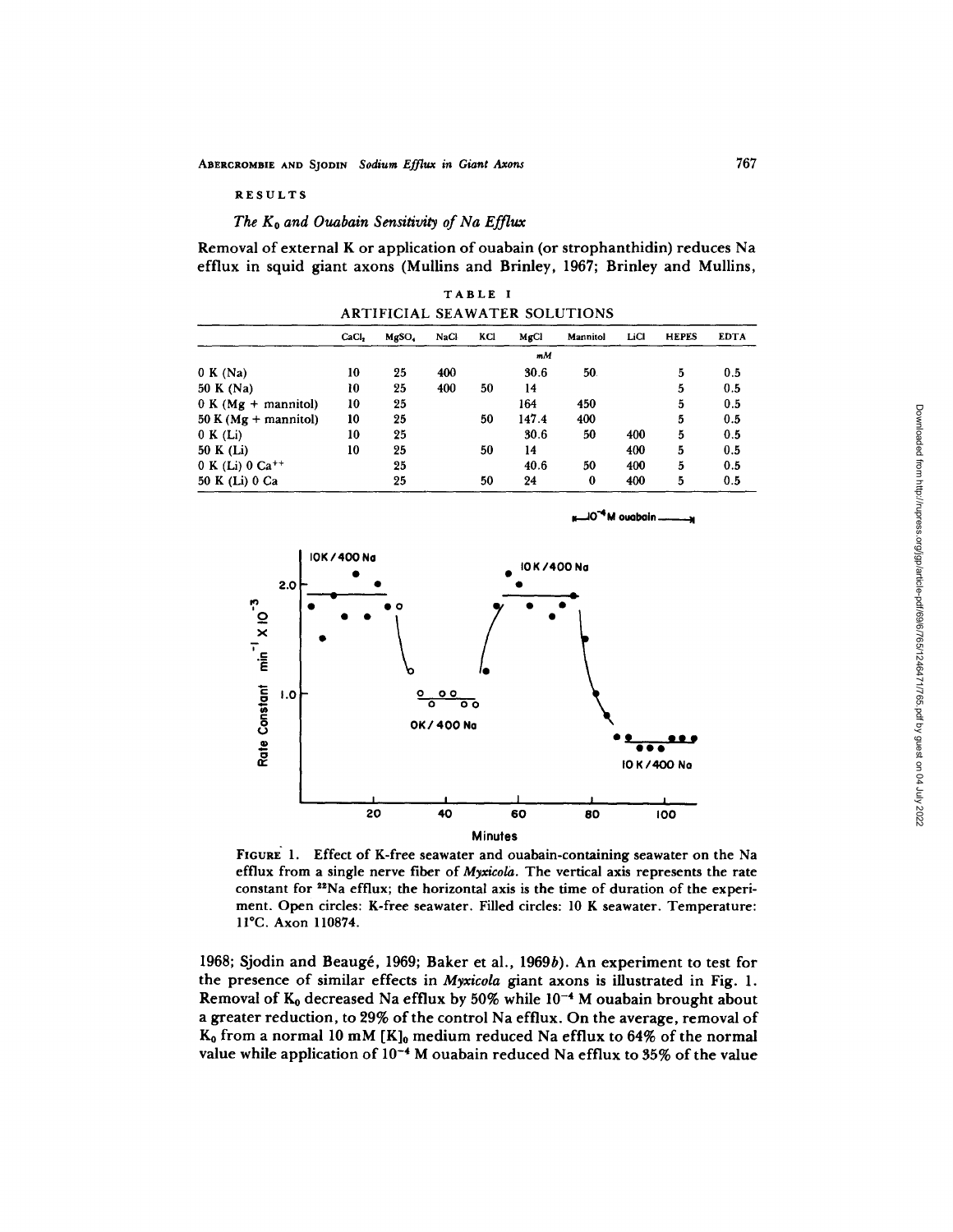in 10 mM  $[K]_0$  seawater. When  $[K]_0$  was varied in Na seawater in both the absence and the presence of  $10^{-4}$  M ouabain, the results shown in Fig. 2 were obtained. Increasing  $[K]_0$  brought about an activation of the Na pump which increased to saturation at about  $[K]_0 = 50$  mM. In the presence of ouabain, increasing  $[K]_0$ caused a much smaller increase in Na efflux to a value also showing saturation at about  $[K]_0 = 50$  mM. The maximal value of Na efflux at high  $[K]_0$  in ouabain was 30% of the maximal value in the absence of ouabain.



FIGURE 2. The normalized rate constant for  $2^2$ Na efflux measured in Na seawater is plotted against  $[K]_0$ . The upper curve (filled circles) was obtained in the absence and the lower curve (filled squares) in the presence of  $10^{-4}$  M ouabain.<sup>1</sup>

# *The Influence of Nao on Activation of the Na Pump*

A mixture of Mg and mannitol (Mg-mannitol seawater) was used as a substitute for Na to reduce [Na]<sub>0</sub> to zero and to vary [Na]<sub>0</sub>. When all Na<sub>0</sub> was replaced with Mg-mannitol, three classes of Na-free effect were observed, depending upon the value of  $[K]_0$ . When the outside solution was nominally K-free, reducing  $[Na]_0$  to zero increased Na efflux about 25%. When  $[K]_0$  was in the range of 20-30 mM,

<sup>&</sup>lt;sup>1</sup> In most of the following graphs, the results are given in terms of a normalized Na efflux rate constant; i.e., relative to the rate constant in 10 K, 400 Na seawater. The actual Na efflux in 10 K, 400 Na seawater can be calculated from the rate constant, the  $[Na]_l$ , and the fiber diameter. An average of  $15.8 \pm 3.2$  pmol/cm<sup>2</sup> s was obtained from data acquired in this work. The efflux in other seawater solutions can therefore easily be obtained as a fractional amount of 16 pmol/cm<sup>2</sup> s.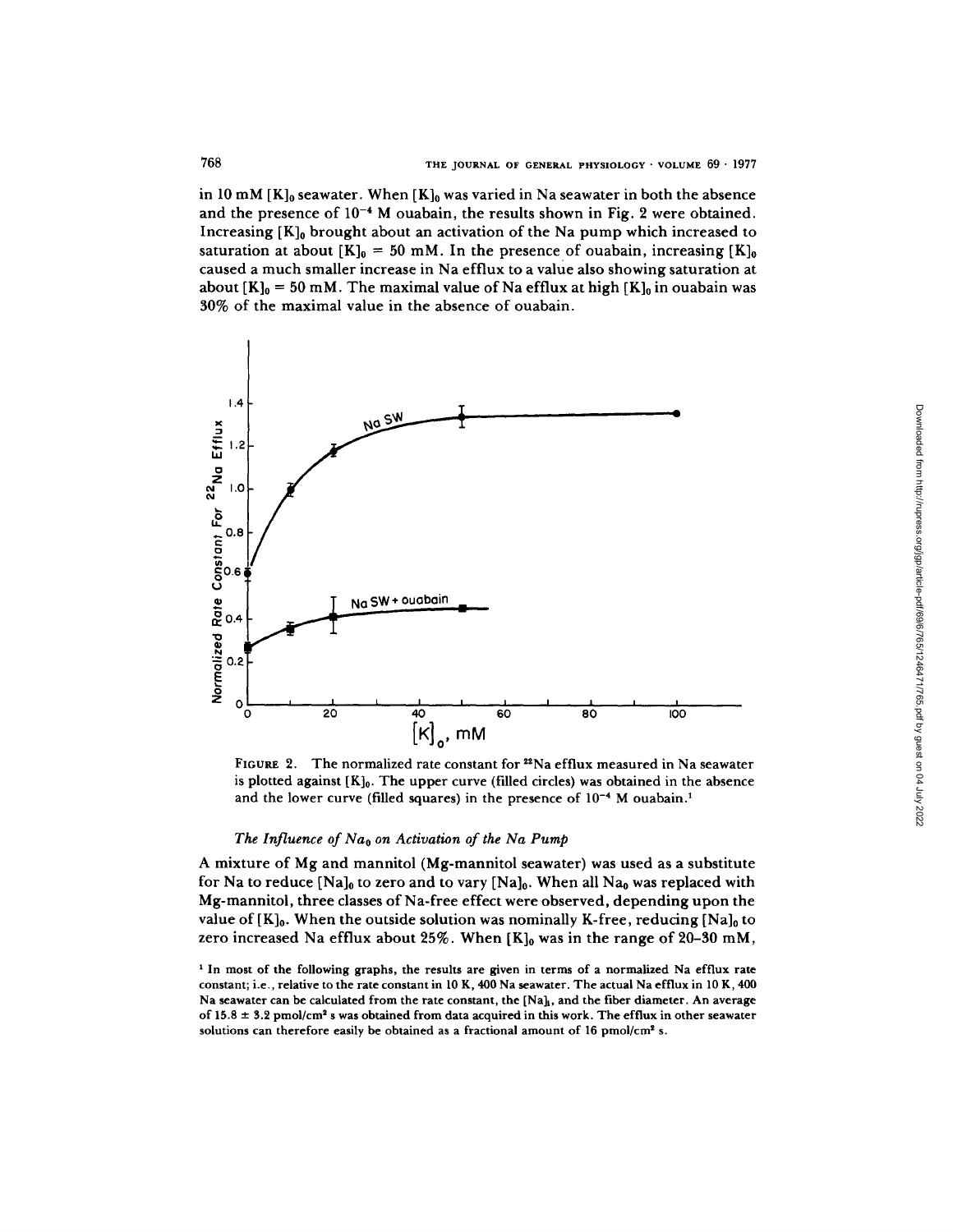removing Na<sub>0</sub> reduced Na efflux by about 20%. At  $\{K\}$ <sub>0</sub> values of 50 mM and above, there was no change in Na efflux upon removal of  $Na<sub>0</sub>$ . Results in Na-free media are shown in Fig. 3 together with the data from Fig. 2. Also included are data obtained in the presence of  $10^{-4}$  M ouabain. In ouabain, the Na efflux was lower in Mg-mannitol seawater than in Na seawater; however, the data in Fig. 3 show that the Na efflux reductions caused by a change to Na-free solutions are largely in the ouabain-sensitive fraction. A possible interpretation of the results



FIGURE 3. Figure represents a collection of all results showing the activation by K + of the Na efflux in two types of ASW *solutions* with and without ouabain: Na and Mg + mannitol. Abscissa: [K]<sub>0</sub>; ordinate: <sup>22</sup>Na efflux relative to normal 10 K/ 400 Na ASW. Interpretation of these results is given in the discussion. Filled symbols: Na ASW; open symbols: Mg + mannitol ASW; circles: without ouabain; squares: with ouabain.

is that, in normal intact *Myxicola* giant axons, a significant amount of activation of the Na pump is by external Na.

The results of several experiments in which the axon was immersed in mixtures of Na- and Mg-mannitol seawater are shown in Fig. 4. In the presence of 20 mM  $K_0$  (Fig. 4A), increasing [Na] activates additional Na efflux. The activation is approximately hyperbolic and half-maximal when  $Na_0 \approx 75$  mM. By comparison, increasing Na<sub>0</sub> inhibits Na efflux in the absence of  $K_0$  (Fig. 4B). These experiments extend the previous results and show that Na<sub>0</sub> inhibits at low concentrations of  $K_0$  and activates at intermediate concentrations of  $K_0$ .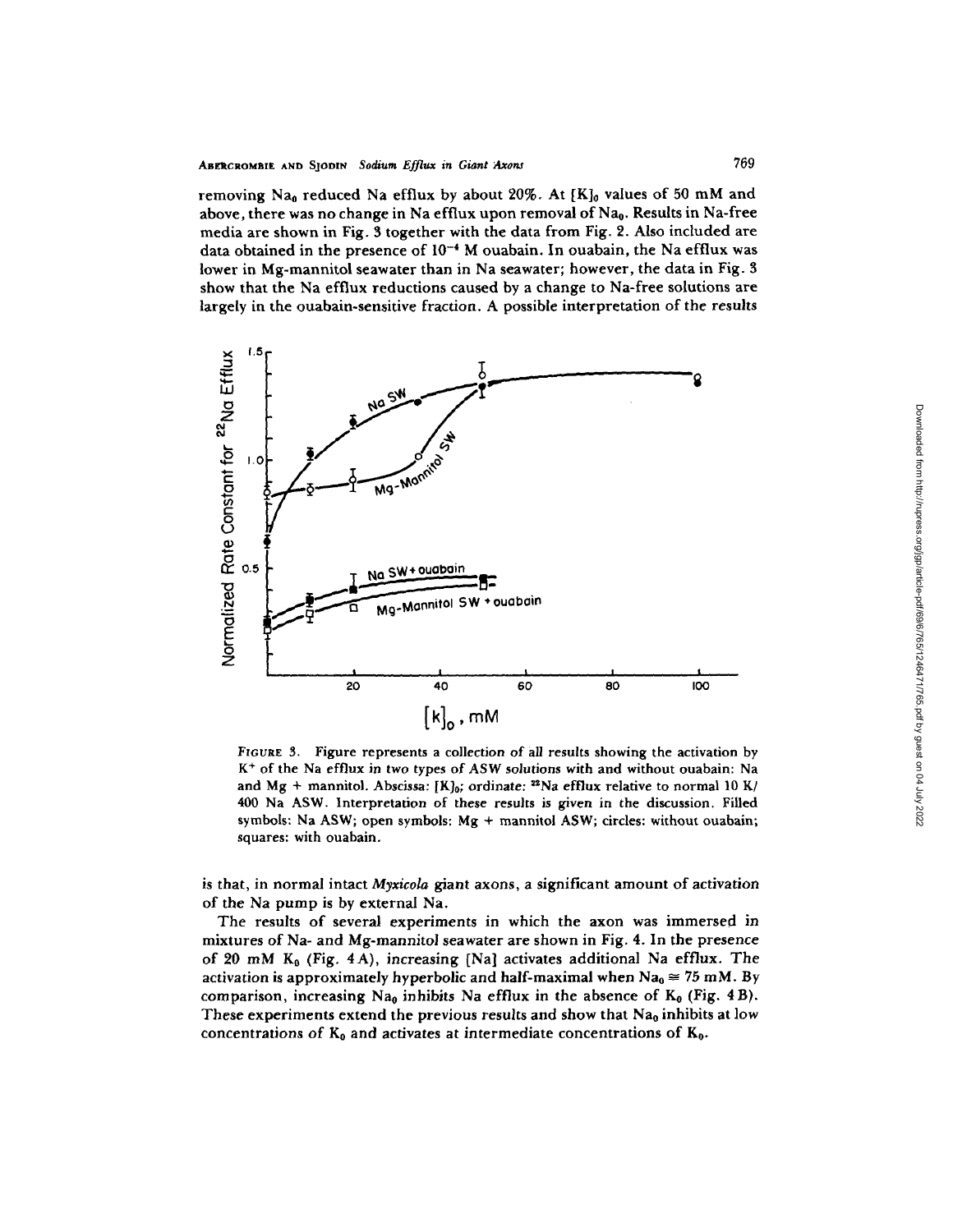*The Dependence of Na Sensitivity of the Na Pump on the Intracellular ATP and ADP Levels* 

In contrast to normal squid axons, where only  $K_0$  activates the Na pump, both  $K_0$ and Na0 apparently activate the Na pump of normal microinjected *Myxicola*  axons. However, the activation by Na<sub>0</sub> (and reduced activation by  $K_0$ ) seen in *Myxicola* bears a close resemblance to results obtained with squid axons which



FIGURE 4. The relative rate constant for  $22$ Na efflux is plotted against [Na]<sub>0</sub> for the two cases,  $[K]_0 = 20$  mM and  $[K]_0 = 0$ . When  $[K]_0 = 20$  mM, addition of Na to the medium increases the Na efflux by activating an additional component of efflux. In a K-free medium, the inhibitory effect of Na<sub>0</sub> on Na pump activation predominates.

have an artificially reduced ratio of ATP:ADP (Caldwell et al., 1960b; Baker et al., 1969b; De Weer, 1970). Therefore, it seemed plausible that the difference in behavior between the Na pump in *Myxicola* and that in squid giant axons might be due to a lower ATP:ADP ratio in the *Myxicola* cells.

Measured intracellular concentrations of ATP and ADP (see Materials and Methods) are shown in Table II. An ATP:ADP ratio of approximately 5, as suggested by this data, is somewhat lower than the value of 11 obtained in squid axoplasm (Mullins and Brinley, 1967). Should the lower ATP:ADP ratio be responsible for the Na<sub>0</sub>-dependent Na efflux in normal *Myxicola* giant axons, elevating this ratio should decrease Na<sub>0</sub> sensitivity and increase sensitivity to  $K_0$ .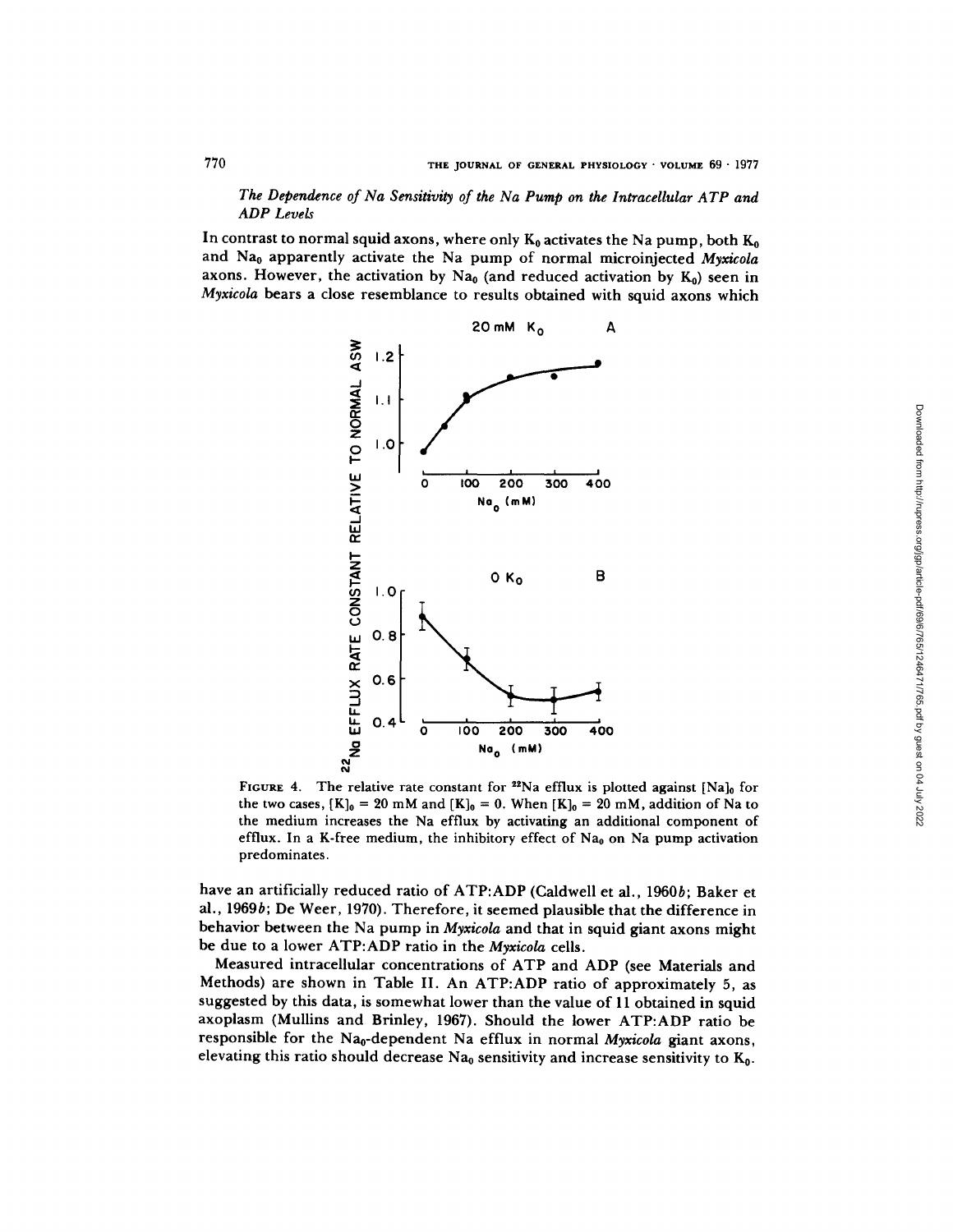MgATP was injected into some axons to elevate  $[ATP]_1$  in an attempt to establish a causal relationship between the ATP:ADP ratio on one hand, and the reduced sensitivity to  $K_0$  and increased  $Na_0$  sensitivity on the other. Data shown in Table III indicate that MgATP injection slightly increased the  $K_0$  sensitivity. Comparing the values in the  $\Delta[ATP]_i$  column with the  $[ATP]_i$  and  $[ADP]_i$ 

|  | TABLE II |                                                                   |
|--|----------|-------------------------------------------------------------------|
|  |          | ATP <sub>i</sub> AND ADP <sub>i</sub> IN <i>MYXICOLA</i> AXOPLASM |

| Axon reference | <b>ATP</b> | <b>ADP</b> |
|----------------|------------|------------|
|                |            | mM/kg      |
| 101875         | 1.11       |            |
| 102075a        | 1.26       |            |
| 1020756        | 1.39       |            |
| 103175a        | 1.33       |            |
| 1031756        | 1.03       |            |
| 103175c        | 1.04       |            |
| 102775a        |            | 0.35       |
| 102875a        |            | 0.26       |
| 102875b        |            | 0.17       |
| 102875c        |            | 0.30       |
| 103075a        |            | 0.23       |
| 103075b        |            | 0.27       |
| 103075c        |            | 0.13       |
| Mean           | 1.19       | 0.24       |
| $±$ SEM        | 0.06       | 0.03       |

TABLE III EFFECT OF INJECTED MgATP

|                |                  | Rate constant relative to normal 10 K, 400 Na ASW |                     |             |  |  |
|----------------|------------------|---------------------------------------------------|---------------------|-------------|--|--|
|                |                  | Untreated axon                                    | After ATP injection |             |  |  |
| Axon reference | Increase in ATP. | 0 K. 400 Na                                       | 10 K, 400 Na        | 0 K, 400 Na |  |  |
|                | m/M              |                                                   |                     |             |  |  |
| 102775         | 4                | 0.50                                              | 0.94                | 0.40        |  |  |
| 110475         | 7                | 0.55                                              | 1.03                | 0.48        |  |  |
| 110775         | 10               | 0.62                                              | 1.08                | 0.54        |  |  |
| Mean           | 7                | 0.56                                              | 1.02                | 0.47        |  |  |
| $\pm$ SEM      | 3                | 0.04                                              | 0.04                | 0.04        |  |  |

measurements of Table II indicates that the ATP:ADP ratio must have been elevated several-fold in these axons.

In other experiments, creatine phosphate (CP) was injected into axons which had been preinjected with phosphocreatine kinase (CPK). The ADP level in such axons was reduced and maintained by the reaction  $CP + ADP \rightarrow C + ATP$ . This technique has been shown to be effective in controlling the ATP:ADP ratio in squid giant axons (De Weer, 1970). Results of a typical experiment are illustrated in Fig. 5. Injection of CP caused: (a) a fall in Na efflux in K-free, Na seawater (which is consistent with a decreased  $Na<sub>0</sub>$  activation); and (b) an apparent increase in the activation by  $K_0$ . Results on three axons studied in this way (Table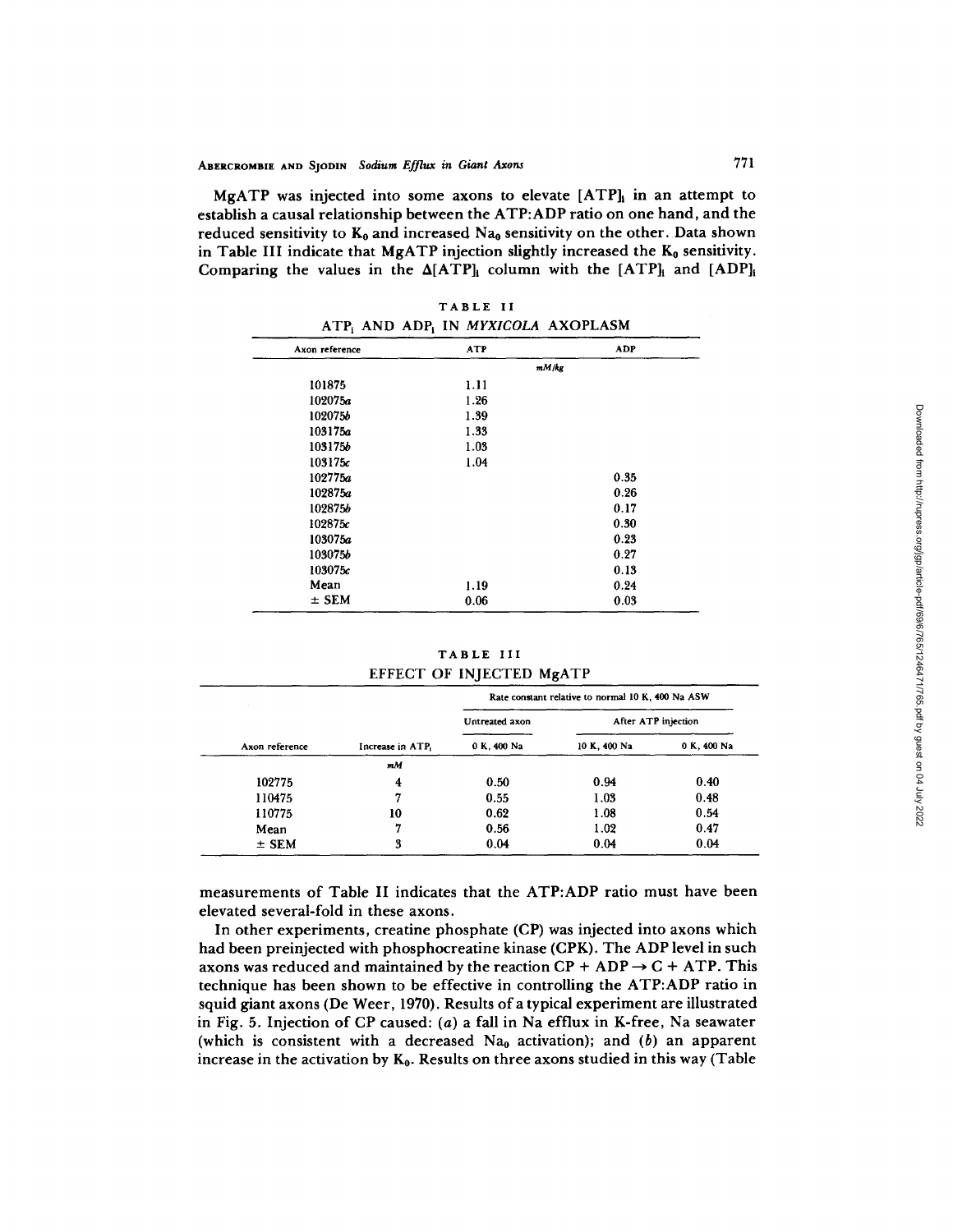IV) indicate that the K-free effects observed in *Myxicola* giant axons injected with CPK and CP are comparable to those in squid.

In additional experiments, sensitivity to  $Na<sub>0</sub>$  was determined in CPK- and CPinjected axons at constant  $K_0 = 10$  mM. The results given in Table V demonstrate that activation by  $Na<sub>0</sub>$  was abolished in the treated axons. This effect has to be regarded as a composite one in which the activation and inhibitory effects of  $Na<sub>0</sub>$  now balance one another.



FIGURE 5. Effect of increasing the intracellular ATP:ADP ratio by injection of an extraneous phosphagen system. The axon was preloaded with CPK and <sup>22</sup>Na. Closed circles: effiux in 10 K artificial seawater. Open circles: efflux in K-free artificial seawater. At the time designated by the arrow, CP was injected into the fiber. Final concentration of CP was 20 mM; final activity of CPK was 200 U/ml. Temperature: 11°C. Axon: 111275.

# *Measurements in Li-Substituted Solutions and Summary of Ouabain-Sensitive Na Efflux*

When Li was substituted for Na, results differed considerably from those in which Mg-mannitol was the Na substitute. With  $K_0$  at either 0 or 10 mM, no significant change in Na efflux occurred when replacing  $Na<sub>0</sub>$  with Li; whereas, at 50 mM  $K_0$ , changing from Na to Li seawater reduced Na efflux.

We also determined the activation of Na efflux by  $K_0$  in the presence of  $10^{-4}$  M ouabain in Na, Li, and Mg-mannitol seawater. In Fig. 6, the ouabain-sensitive fraction of Na efflux is plotted against  $K_0$  for the different solutions employed.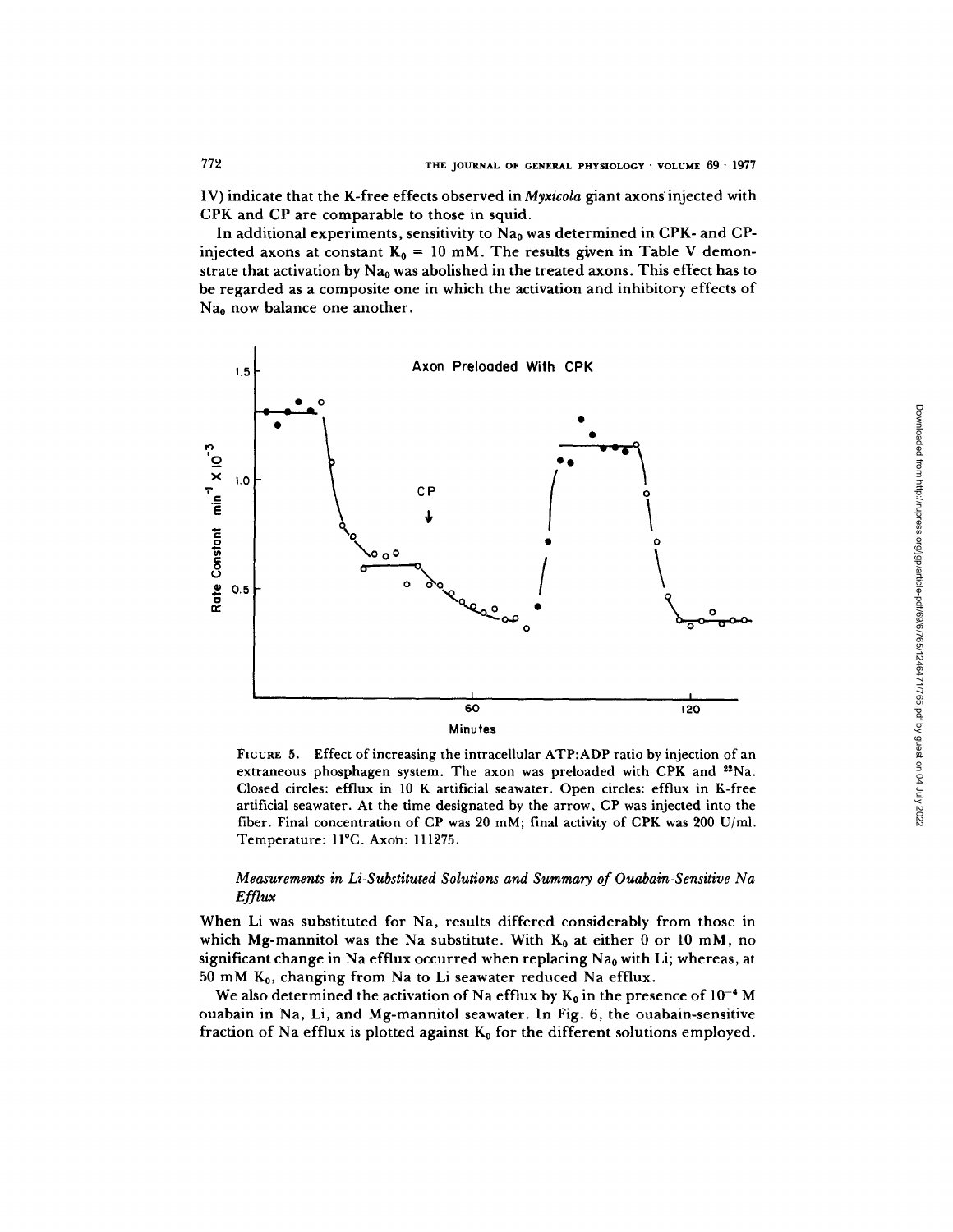#### *Ca-Activated Na Efflux in Myxicola Giant Axons*

Squid giant axon membranes show a  $Ca<sub>0</sub>$ -dependent Na efflux under conditions favoring a counter exchange of Ca<sub>0</sub> for Na<sub>1</sub>, namely when [Na]<sub>i</sub> is elevated and  $[Na]_0$  is low or zero (Baker et al., 1969a). This fraction of Na efflux is insensitive to ouabain and in squid giant axons is apparent in Li seawater. To see if a similar component of Na efflux exists in *Myxicola* giant axons, the effect of Ca<sub>0</sub> removal in Li seawater was determined. Measurements were made in the presence of ouabain to obtain better resolution as the base line is lower and ouabain does not

## TABLE IV

## EFFECT OF INJECTIONS OF CREATINE PHOSPHATE (CP) ON AXONS PRELOADED WITH PHOSPHOCREATINE KINASE (CPK)

|                | Rate constant relative to normal 10 K, 400 Na ASW |              |             |  |  |  |
|----------------|---------------------------------------------------|--------------|-------------|--|--|--|
|                | <b>Before CP</b>                                  | After CP     |             |  |  |  |
| Axon reference | 0 K, 400 Na                                       | 10 K, 400 Na | 0 K, 400 Na |  |  |  |
| 111175         | 0.46                                              | 1.08         | 0.36        |  |  |  |
| 111275         | 0.47                                              | 0.89         | 0.27        |  |  |  |
| 111375         | 0.44                                              | 1.01         | 0.30        |  |  |  |
| Mean           | 0.46                                              | 0.99         | 0.31        |  |  |  |
| $\pm$ SEM      | 0.01                                              | 0.06         | 0.03        |  |  |  |

TABLE V

|  |  |  | Na-FREE EFFECT IN 10 K ASW AFTER INJECTION OF |  |
|--|--|--|-----------------------------------------------|--|
|  |  |  | PHOSPHOCREATINE KINASE AND PHOSPHOCREATINE    |  |

|                | Rate constant $\times$ 10 <sup>-3</sup> | 10 K, 0 Na |              |
|----------------|-----------------------------------------|------------|--------------|
| Axon reference | 10 K, 400 Na                            | 10 K, 0 Na | 10 K, 400 Na |
|                | $min-1$                                 |            |              |
| 111875         | 1.18                                    | 1.20       | 1.02         |
| 111975         | 0.92                                    | 0.87       | 0.95         |
| 112075         | 0.95                                    | 0.97       | 1.02         |
| Mean           | 1.02                                    | 1.01       | 1.0          |
| $\pm$ SEM      | 0.08                                    | 0.10       | 0.02         |

affect this component of efflux. Several experiments performed on normal injected axons ([Na]<sub>i</sub>  $\cong$  25 mM/kg) revealed no change in Na efflux upon removal of external Ca. As the effect is favored by high  $[Na]_t$  in squid giant axons, unlabeled Na was added to the <sup>22</sup>Na in the injection fluid such that the  $[Na]_i$  after injection was elevated to about 75 mM/kg. In the experimentally produced high [Na]<sub>i</sub> axons, removal of Ca<sub>0</sub> reversibly reduced Na efflux by about one-third. A typical experiment is illustrated in Fig. 7. It is evident, when [Na]<sub>t</sub> is elevated, that *Myxicola* giant axons show a Ca<sub>0</sub>-dependent component of Na efflux that is similar to that observed in squid giant axons. Results on several axons are tabulated in Table VI.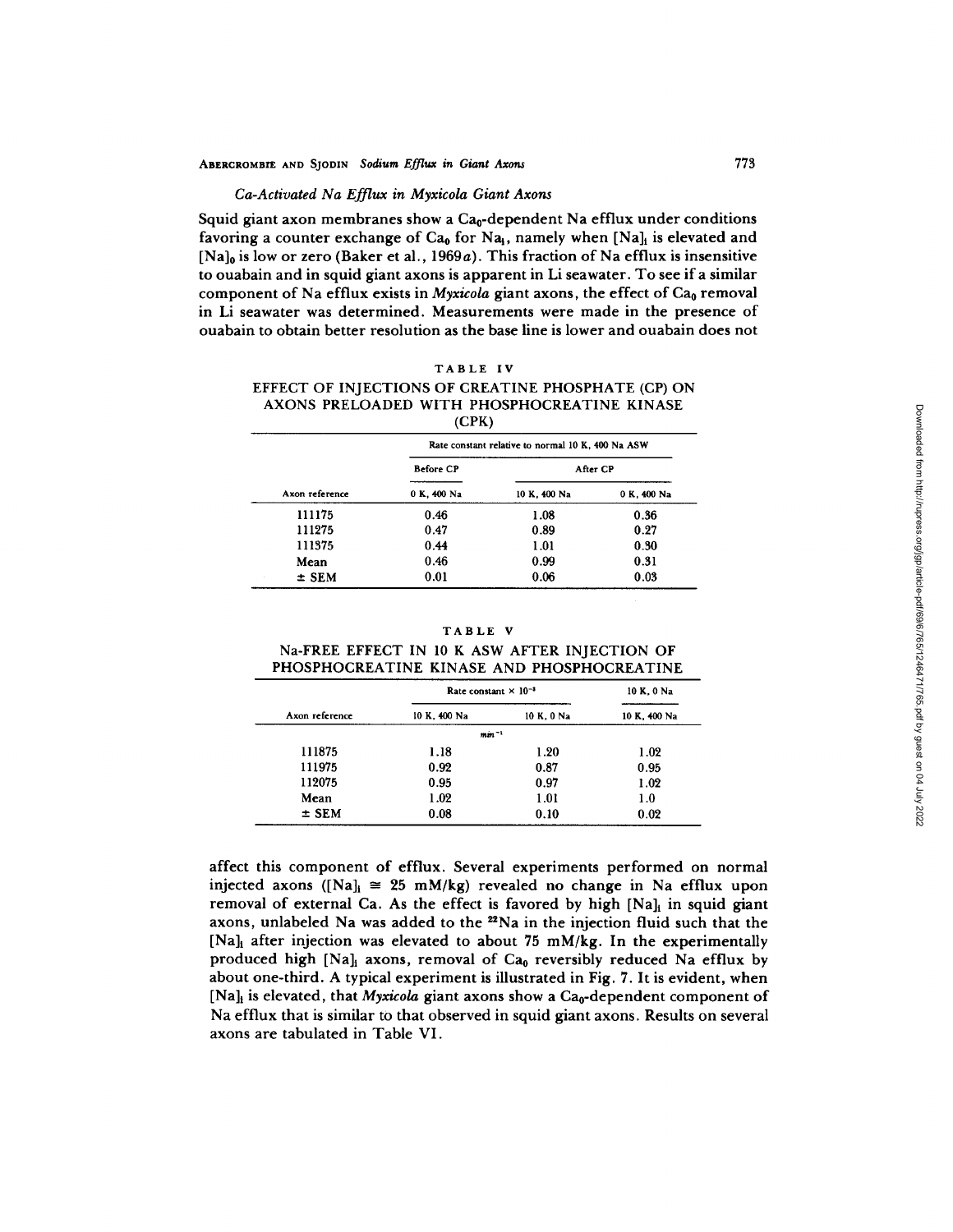

FIGURE 6. The ouabain-sensitive fraction of the rate constant for <sup>22</sup>Na efflux is plotted against [K]<sub>0</sub> for various external media. The curves are labeled with the **solutions used.** 



FIGURE 7. Ca<sup>++</sup>-dependent Na efflux in an axon with elevated Na<sub>i</sub> in Li artificial seawater. Increase in Na<sub>i</sub>: 60 mM. Temperature: 10°C. Axon: 021176.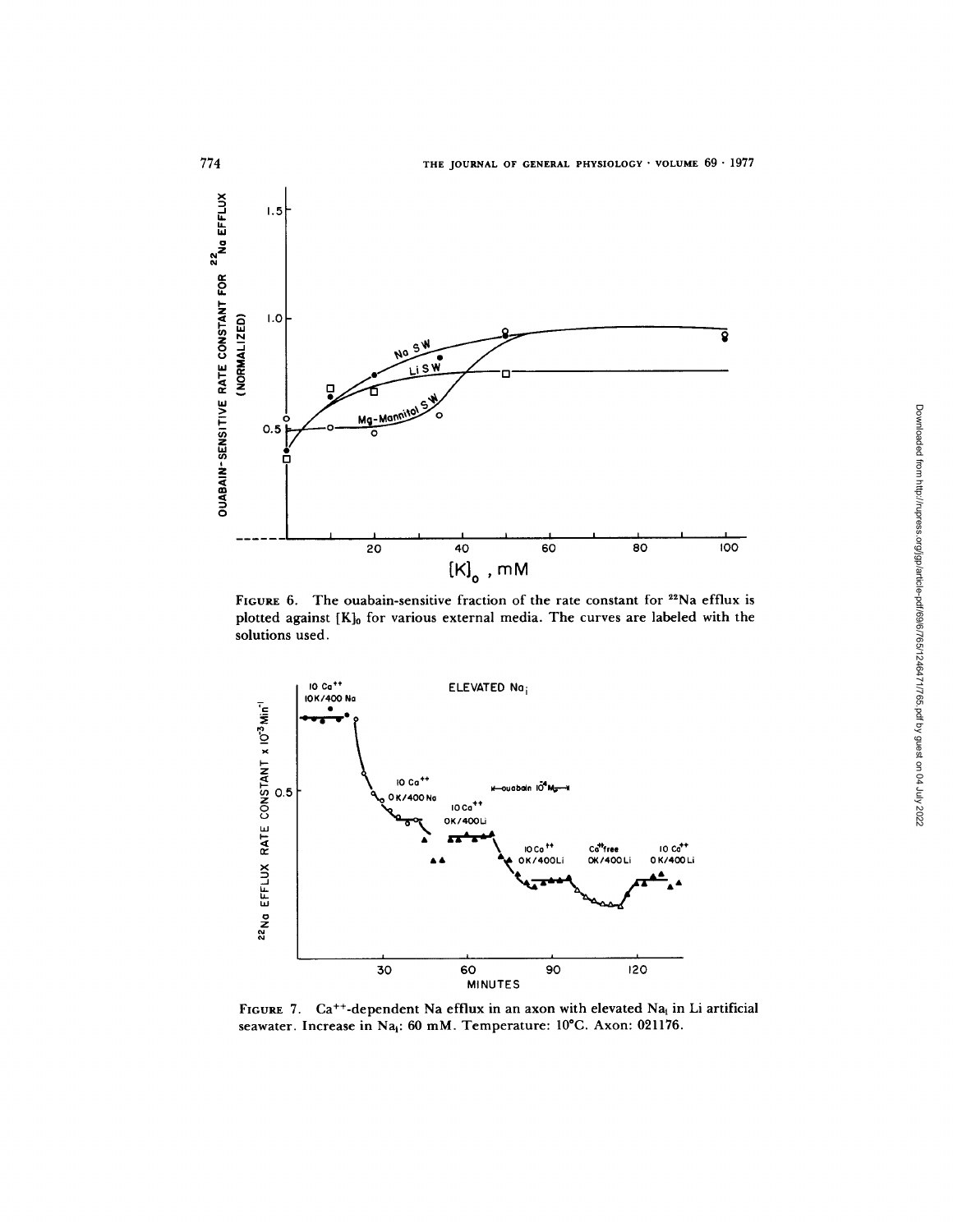# *The Dependence of Na Efflux on [Na]*<sup>*i*</sup>

<u>ង</u>

a **Ld**  I-- U

 $\mathsf{\overline{g}}$ 

**In the course of the experimentation reported in the previous section, data were**  accumulated on values of Na efflux at various levels of [Na]<sub>1</sub> in different solutions. **The rate constants for Na efflux were observed to be constant, and** 

> **TABLE** VI Ca<sup>++</sup> SENSITIVE Na EFFLUX INDUCED BY HIGH Na

| Axon reference |                | Rate constant in 0 K, Li ASW + $10^{-4}$ M ouabain relative to that in<br>normal 10 K, 400 Na ASW |         |        |  |  |
|----------------|----------------|---------------------------------------------------------------------------------------------------|---------|--------|--|--|
|                | Increase in Na | 10 mM Ca                                                                                          | Ca-free | Change |  |  |
|                | mM             |                                                                                                   |         |        |  |  |
| 120775         | 70             | 0.32                                                                                              | 0.17    | 0.15   |  |  |
| 121175         | 30             | 0.41                                                                                              | 0.32    | 0.09   |  |  |
| 021076         | 70             | 0.30                                                                                              | 0.23    | 0.07   |  |  |
| 021176         | 60             | 0.32                                                                                              | 0.22    | 0.10   |  |  |
| 021276         | 90             | 0.54                                                                                              | 0.29    | 0.25   |  |  |
| Mean           | 64             | 0.38                                                                                              | 0.25    | 0.13   |  |  |
| $±$ SEM        | 10             | 0.05                                                                                              | 0.03    | 0.03   |  |  |



 $\frac{1}{2}$ 

**FIGURE 8. The "corrected" Na efflux represents the total Na efflux minus the Ca++-dependent fraction, which is insensitive to ouabain. The curve representing Na efflux vs. Nai in 0 K, 400 Li artificial seawater is not linear. Open squares: 10 K, Li; filled squares: 10 K, Na; open circles: 0 K, Li; closed circles: 0 K, Na.** 

**3b 6b 9b Na i** (raM)

\_\_<br>120

**hence independent of [Nail over a wide range (25-115 mM/kg). The magnitude**  of Na efflux (rate constant  $\times$  [Na<sub>h</sub>] is plotted against [Na<sub>h</sub> in Fig. 8. When a correction was applied for the ouabain-insensitive, Ca-activated Na efflux, linear **relationships were obtained for all cases except in K-free Li seawater. In the**  excepted case, Na efflux appears to reach saturation at high [Na]<sub>1</sub>.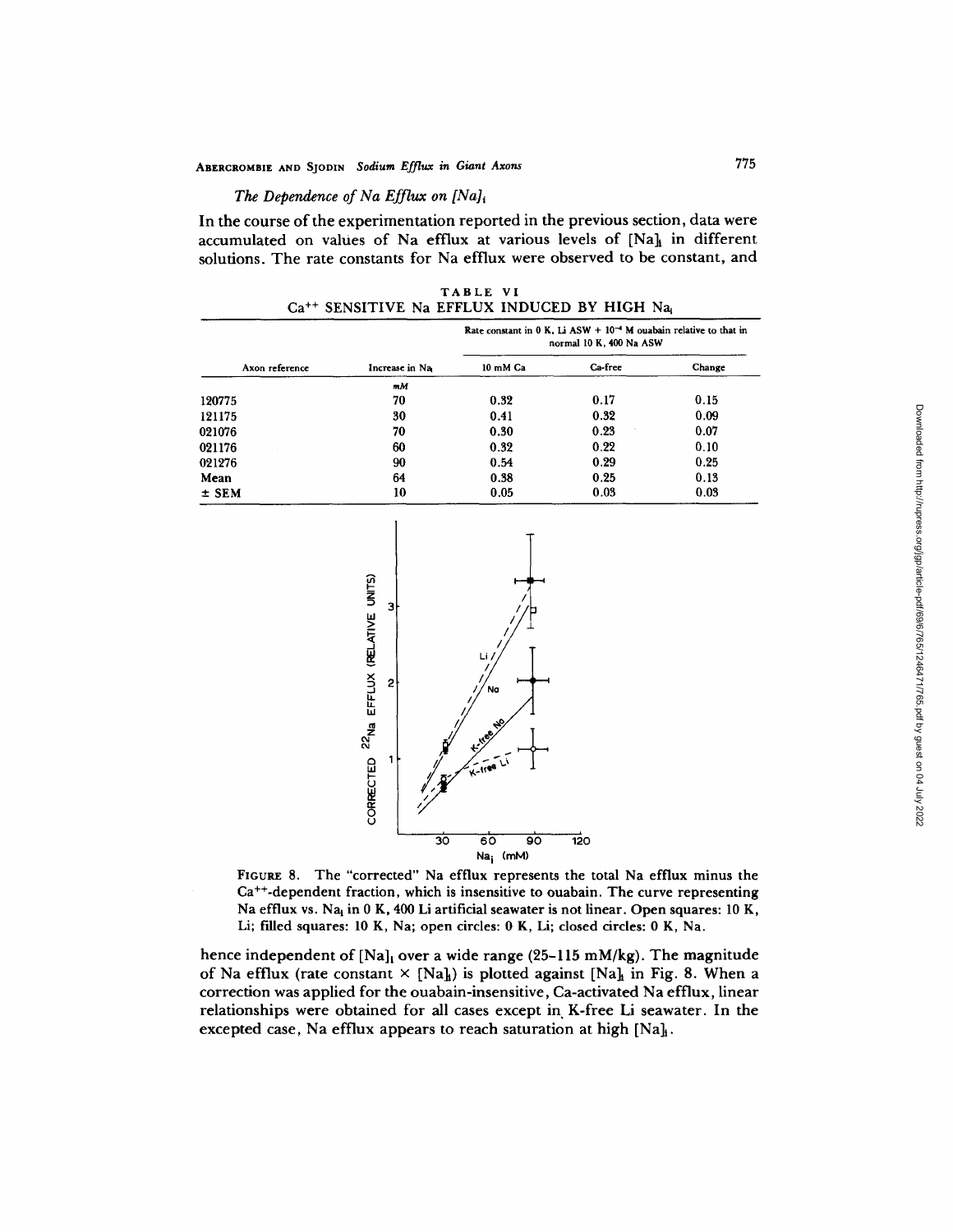## DISCUSSION

Three phenomena seem to be special properties of normal microinjected *Myxicola* giant axons: (a)  $Na<sub>0</sub>$ -activated Na efflux; (b) a naturally low ATP:ADP ratio: and (c) an additional activation by  $K_0$  of Na efflux which occurs in Mg-mannitol seawater when  $K_0$  is raised above 20 mM.

Properties (a) and (b) appear to be related. Injection of  $CP + CPK$  demonstrated that when the ATP:ADP ratio of *Myxicola* axoplasm is elevated, the Na<sub>0</sub>activated Na efflux is eliminated. This confirms, in a second nerve preparation, the observation made with squid that  $Na_0$ -stimulated Na efflux is promoted by a lower ATP:ADP ratio.

The methods used for elevating the ATP:ADP ratio in this investigation offer an interesting comparison. Of the two,  $\text{CP} + \text{CPK}$  injection had a larger effect than simple injection of ATP (see Tables IV and V). This may mean that reducing ADP is more effective than elevating ATP in reducing the  $Na<sub>0</sub>$ dependent Na efflux in *Myxicola.* 

Property (c), the S-shaped curve relating Na efflux to  $K_0$  in Mg-mannitol seawater, is also of interest. This characteristic shape was present when the ouabain-sensitive fraction as well as the total Na efflux was plotted as a function of  $K_0$ . This result contrasts sharply with published data for the squid giant axon. Whereas the Na efflux from squid axons bathed in Na-free (choline, dextrose, or Mg-mannitol) seawater becomes saturated by very small amounts of  $K_0$ , the Na efflux from *Myxicola* does not. As [K]<sub>0</sub> is elevated, Na efflux from *Myxicola* axons bathed in Mg-mannitol solutions has an initial plateau and then increases to a maximum when  $[K]_0$  reaches 50 mM. A reasonable possibility is that the secondary activation by  $K_0$  in Mg-mannitol seawater is due to activation of a second class of sites with a lower affinity for K. Since the sensitivity to  $Na<sub>0</sub>$ disappears in the range of high  $[K]_0$ , the postulated low-affinity sites may be normally activated by Na<sub>0</sub>. In this view, the Na efflux in  $0$  K Mg-mannitol seawater would be due to residual K in the diffusion-limited extracellular spaces *of Myxicola.* (For an equivalent interpretation in squid, see Baker et al., 1969b.)

Another interesting interpretation of these results was suggested to us by Professor L. J. Mullins. According to this scheme, only a single external site is required; however, the site engages in three different modes of Na transport with different maximum rates of Na efflux, or  $V_{\text{max}}$ , for each of the three modes. In seawater containing no K and the usual amount of Na, Na efflux would be due to an exchange of internal for external Na through the pump. This would account for the large ouabain-sensitive Na efflux in 0 K, 400 Na seawater. As K is increased up to 50 mM, the pump mode changes to the more usual Na-K exchange and the level of Na efflux increases accordingly. In Nafree, K-free (Mg-mannitol) seawater, the Na efflux is ascribed to an additional mode of the Na pump. This is an efflux of Na uncoupled to either Na or K outside the cell. An uncoupled Na efflux has been described in red blood cells by Glynn and Karlish (1976) and may account for the ouabain-sensitive Na efflux in  $0 K$ ,  $0 Na$  (Mg-mannitol) seawater in this preparation. As  $K_0$  is increased in these Na-free solutions, two things may happen: (a) the amount of uncoupled efflux may be attenuated; and  $(b)$  the pump may change to the Na-K mode of transport with a  $V_{\text{max}}$  equal to the  $V_{\text{max}}$  in high K, 400 Na seawater. The initial plateau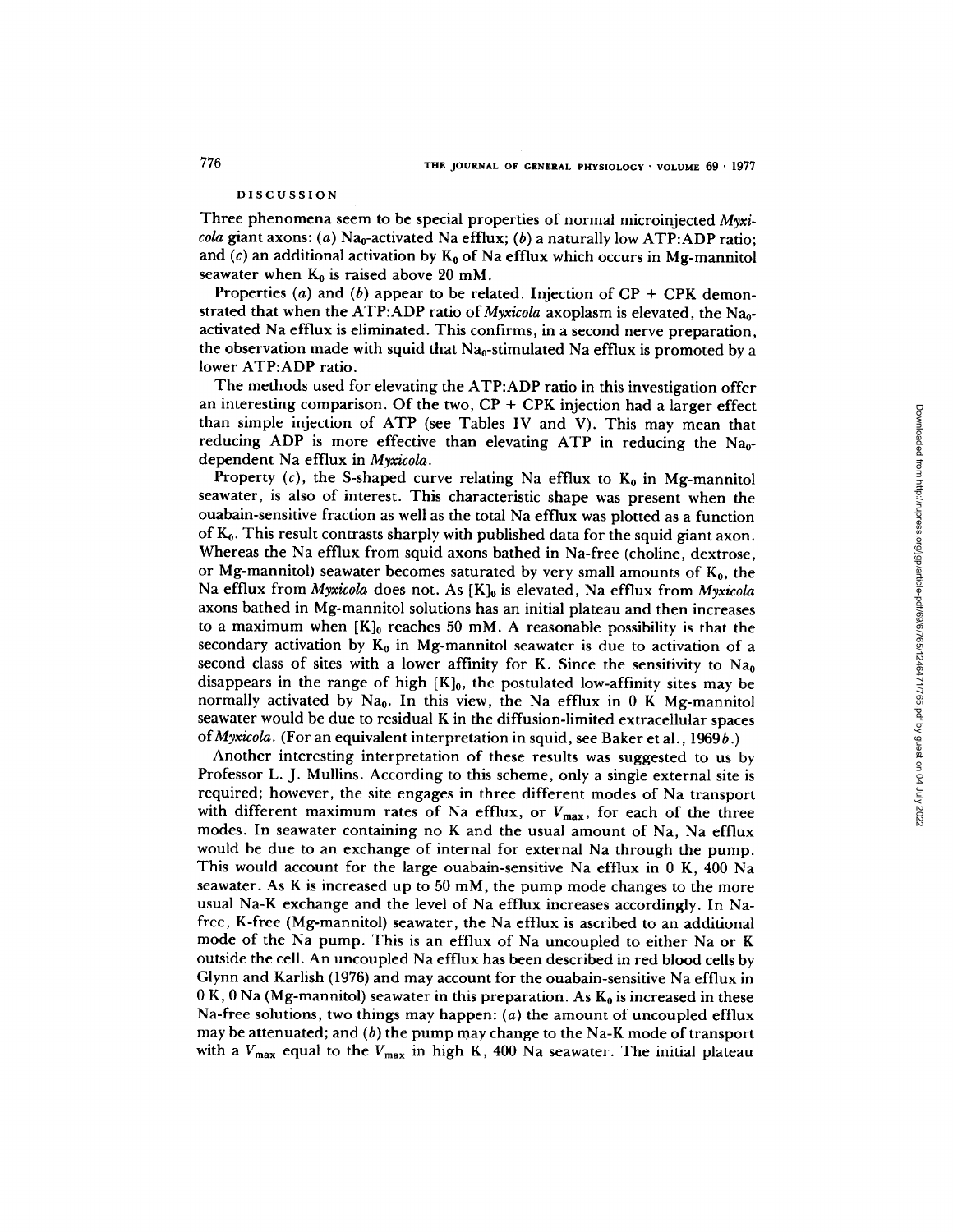phase in Mg-mannitol seawater and the subsequent S-shaped activation by K may therefore be due to the transition between two modes of Na transport: an uncoupled Na efflux, which is dominant at low K, and an Na-K exchange with a higher  $V_{\text{max}}$ , which prevails as K is increased to 50 mM.

While it may not be possible to decide between the alternatives at the present time, several possible explanations can be ruled out. The biphasic effect of K on the Na efflux in Mg-mannitol seawater may suggest a possible effect of membrane potential (Horowicz and Gerber, 1965). However, from the work of Goldman (1968), one would expect the membrane potential at a given  $[K]$  to be approximately the same in Na, Li, or Mg-mannitol solutions. The absence of a biphasic activation by  $K_0$  in either Li or Na seawater is, therefore, a drawback of this explanation. Another possibility is that in the Mg-mannitol solutions, Mg ions inhibit the activation site in a complicated way so that the appearance of the secondary activation represents an antagonism by K of this inhibitory effect of Mg ions. Were this the case, removal of Mg should release the inhibition and allow the Na efflux to reach its maximum value. In some experiments, mannitol alone was used to replace Na in the absence of  $Mg$ . The Na efflux under these conditions was far below the maximum uninhibited value one would expect according to this hypothesis. The ouabain-insensitive,  $Ca<sub>0</sub>$ -dependent, Na efflux mechanism cannot be responsible for the biphasic effect described above because: (a) the Ca-dependent component was not observed in axons with normal  $Na<sub>i</sub>$ ; and (b) the biphasic characteristic is also present when the ouabain-sensitive flux is plotted (Fig. 6).

Sensitivity of Na efflux to external Ca was found in ouabain-poisoned axons when  $[Na]_i$  was artificially high and the fiber was bathed in Li seawater. This finding is similar to observations on squid giant axons (Baker et al., 1969b). *Myxicola* axons thus have a Ca:Na exchange system with characteristics similar to that in squid. Clearly, the *Myxicola* giant axon is quite suitable for ion transport studies and several components of Na efflux are present which can be studied in detail that goes beyond the scope of this introductory investigation.

This work was supported by grants from the National Institute of Neurological and Communicative Disorders and Stroke, United States Public Health Service (NS-07626) and the National Science Foundation (BMS 74-12343).

*Received for publication 1 November 1976.* 

#### REFERENCES

- ABERCROMBIE, R. F., and R. A. SJODIN. 1976. Introductory study of the sodium pump in *Myxicola* giant axons. *Biophys. J.* 16(2, Pt. 2):155a. (Abstr.).
- ADAM, H. 1965. Adenosine-5'-triphosphate, determination with PGK; and adenosine-5' diphosphate and adenosine-5'-monophosphate. *In* Methods of Enzymatic Analysis. H. U. Bergmeyer, editor. Academic Press, Inc., New York. 539-542, 573-577.
- BAKER, P. F., M. P. BLAUSTEIN, A. L. HODGKIN, and R. A. STEINHARDT. 1969a. The influence of calcium on sodium efflux in squid axons.J. *Physiol. (Lond.).* 200:431-458.
- BAKER, P. F., M. P. BLAUSTEIN, R. D. KEYNES, J. MANIL, T. I. SHAW, and R. A. STEINHARDT. 1969b. The ouabain-sensitive fluxes of sodium and potassium in squid giant axons. *J. Physiol. (Lond. ).* 200:459-496.
- BINSTOCK, L., and L. GOLDMAN. 1969. Current- and voltage-clamped studies on *Myxicola*